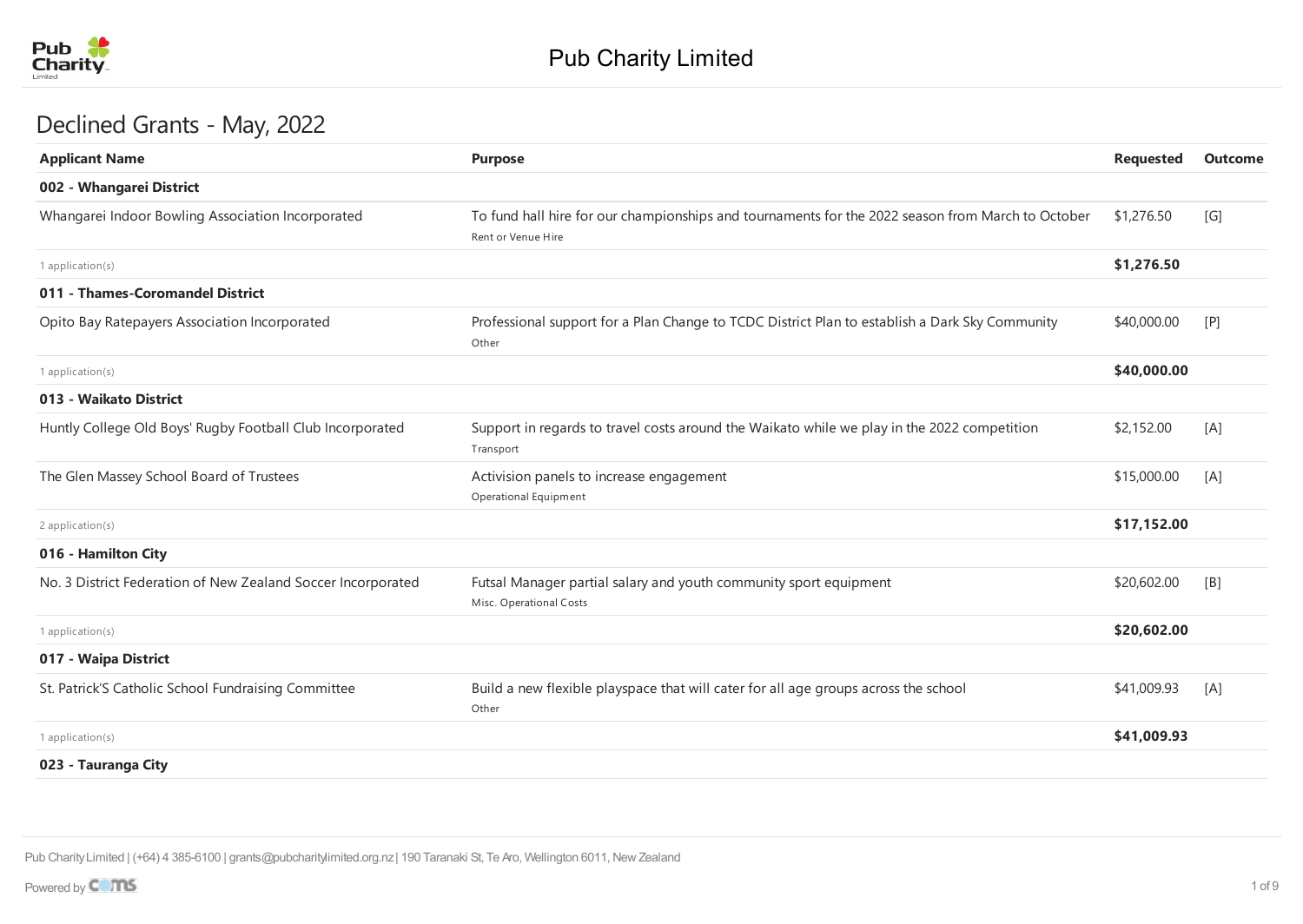| Linkt Community Trust                             | Program operational costs to enable program delivery.<br>Misc. Operational Costs                                              | \$9,960.00   | [B] |
|---------------------------------------------------|-------------------------------------------------------------------------------------------------------------------------------|--------------|-----|
| Mount Maunganui Sports Club Incorporated          | Rugby Sideline Medical Support<br>Other                                                                                       | \$6,930.00   | [A] |
| Otumoetai Tennis Club Incorporated                | <b>Ball Machine &amp; Laptop</b><br>Operational Equipment                                                                     | \$9,609.00   | [B] |
| Squash Bay of Plenty Incorporated                 | Beginners Squash Programme for Intermediate aged participants<br>Transport, Sports Equipment, Misc. Operational Costs         | \$13,208.00  | [B] |
| Steam-Ed Charitable Trust                         | Rent for 6 months from July 2022 - December 2022<br>Rent or Venue Hire                                                        | \$16,299.96  | [B] |
| Tauranga Hockey Association Incorporated          | Tauranga Hockey is seeking funding towards flights, van hire and accommodation for under 18 teams<br>Accommodation, Transport | \$27,822.19  | [B] |
| Tauranga Living Without Violence Collective Trust | Heat pumps for our new facility<br><b>Building/Facility Maintenance</b>                                                       | \$8,225.00   | [B] |
| The Gate Pa School Board of Trustees              | to purchase a ride on mower so our caretaker can mow our grounds rather than using a contractor<br>Operational Equipment      | \$10,000.00  | [B] |
| 8 application(s)                                  |                                                                                                                               | \$102,054.15 |     |
| 024 - Rotorua District                            |                                                                                                                               |              |     |
| The Reporoa School Board of Trustees              | Playground<br>Operational Equipment                                                                                           | \$35,000.00  | [B] |
| 1 application(s)                                  |                                                                                                                               | \$35,000.00  |     |
| 025 - Whakatane District                          |                                                                                                                               |              |     |
| The Events Network Trust                          | 6 months of costs for projects, rent, wages and operations<br>Misc. Operational Costs                                         | \$18,213.00  | [B] |
| $1$ application(s)                                |                                                                                                                               | \$18,213.00  |     |
| 030 - Hastings District                           |                                                                                                                               |              |     |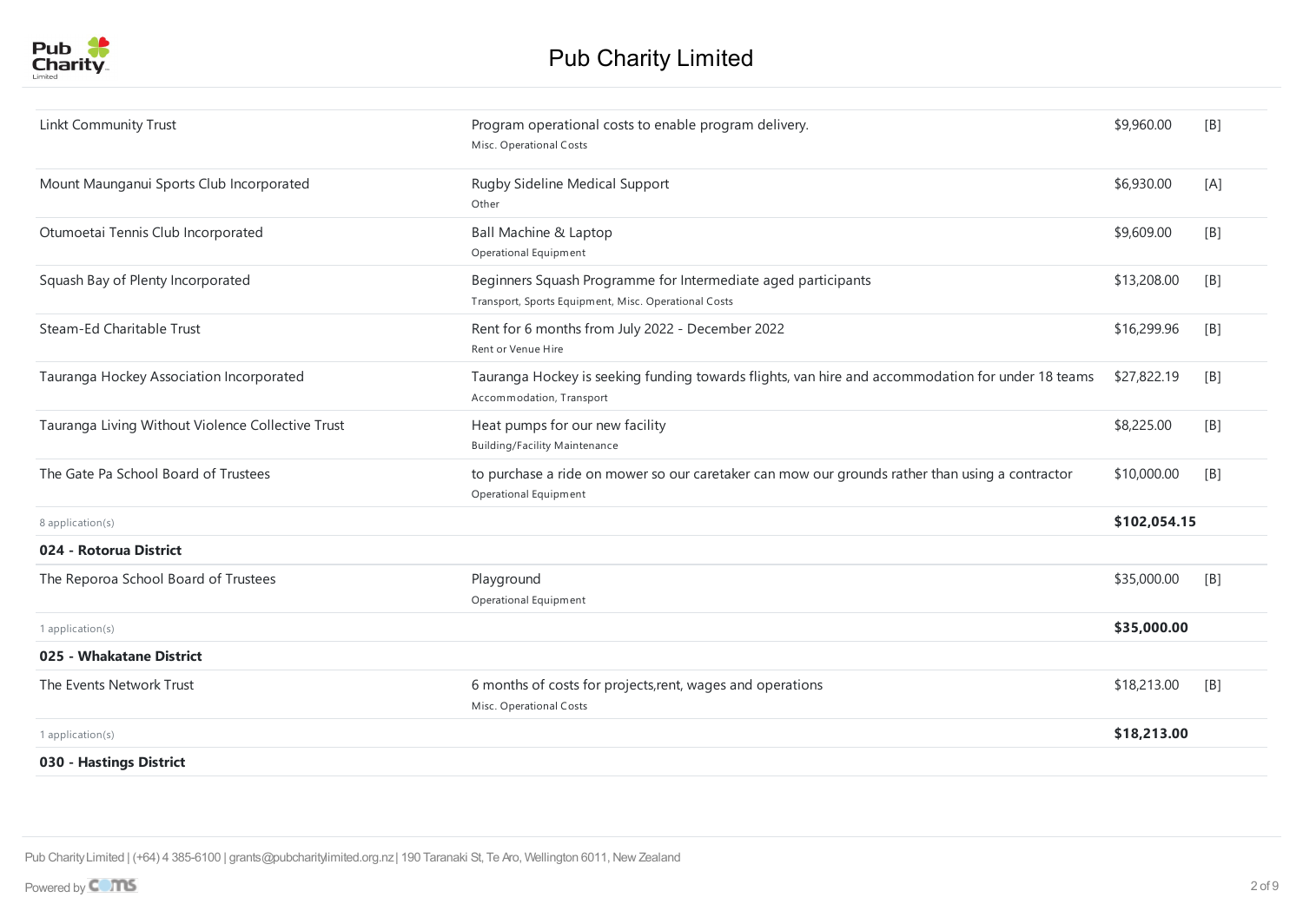

| Hastings Community Sports Club Incorporated       | To contract a Netball Development Officer and a Club administrator<br>Salaries and Wages                                                  | \$44,000.00 | $[1]$ |
|---------------------------------------------------|-------------------------------------------------------------------------------------------------------------------------------------------|-------------|-------|
| Tamatea Rugby and Sports Club Incorporated        | Physiotherapy for the June to August 2022 portion of the rugby season<br>Other                                                            | \$4,173.00  | [B]   |
| The Haumoana School Board of Trustees             | Purchase devices<br>Operational Equipment                                                                                                 | \$10,260.00 | [B]   |
| Theatre Hawke's Bay Incorporated                  | The purchase of new sound equipment<br>Operational Equipment                                                                              | \$5,000.00  | [B]   |
| 4 application(s)                                  |                                                                                                                                           | \$63,433.00 |       |
| 031 - Napier City                                 |                                                                                                                                           |             |       |
| Basketball Hawkes Bay Incorporated                | Salary for Basketball Manager - Pathways and Coaching<br>Salaries and Wages                                                               | \$25,000.00 | $[1]$ |
| Hawke's Bay Indoor Bowls Association Incorporated | Accommodation and transport costs for Hawkes Bay representatives to compete for the Paterson<br>Trophy.<br>Accommodation, Transport       | \$2,398.00  | $[1]$ |
| Napier Boys' High School                          | Super 8 Football Accommodaiton and Transport<br>Accommodation                                                                             | \$5,440.00  | $[1]$ |
| 3 application(s)                                  |                                                                                                                                           | \$32,838.00 |       |
| 036 - Ruapehu District                            |                                                                                                                                           |             |       |
| Taumarunui Youth and Community Trust              | TYCT wants to improve the delivery of activities improving wellbeing of our Taumarunui community.<br>Salaries and Wages, Sports Equipment | \$70,000.00 | [B]   |
| 1 application $(s)$                               |                                                                                                                                           | \$70,000.00 |       |
| 037 - Whanganui District                          |                                                                                                                                           |             |       |
| Otiwhiti Station Land Based Training Limited      | Upgrade our chiller and freezer complex to train our students in butchery<br><b>Building/Facility Maintenance</b>                         | \$30,000.00 | [A]   |
| 1 application $(s)$                               |                                                                                                                                           | \$30,000.00 |       |
| 039 - Manawatu District                           |                                                                                                                                           |             |       |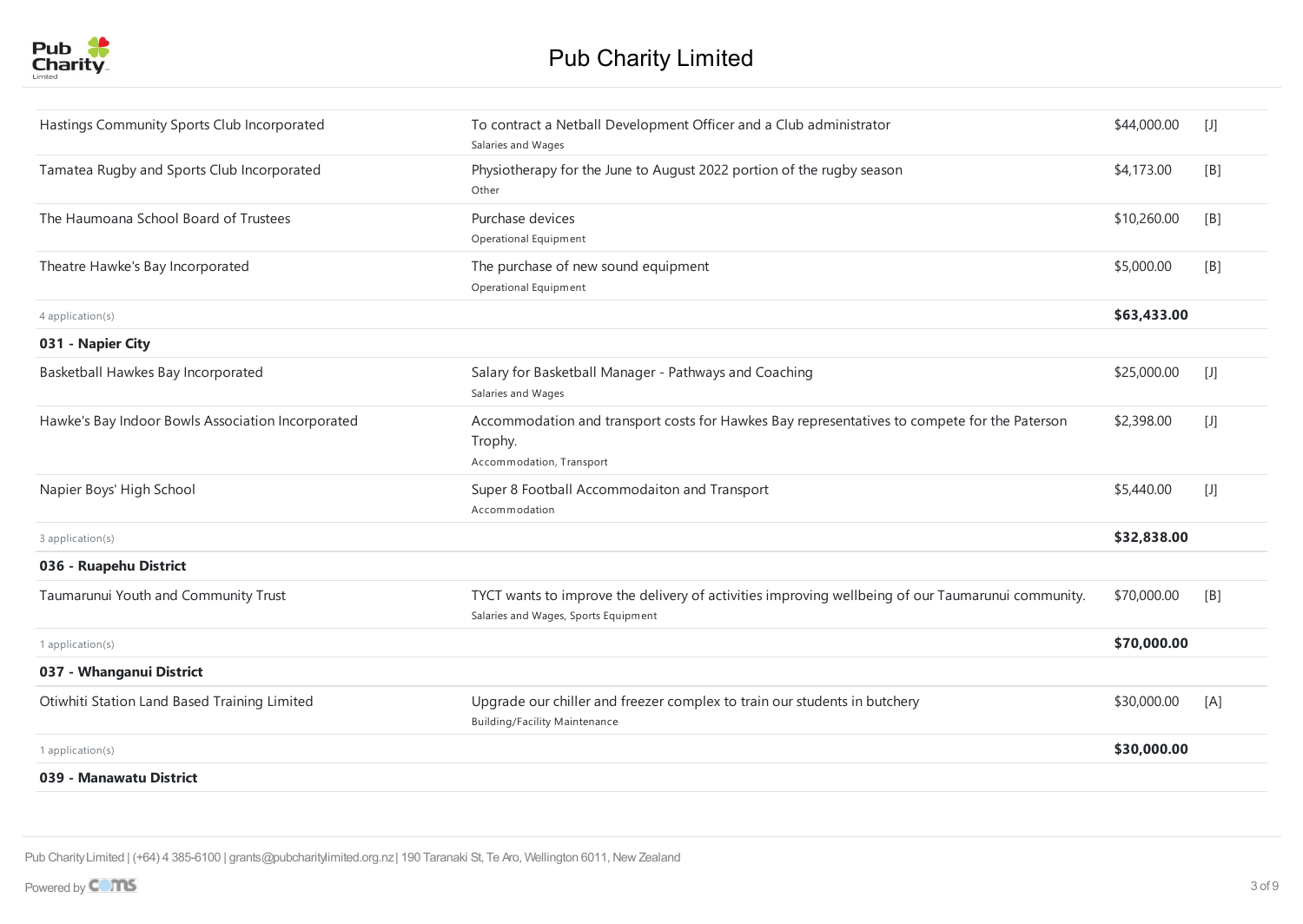

| The Feilding and District Art Society Incorporated | We are seeking funds to provide stipends for no less than four and no more than six artist mentors<br>Other      | \$5,120.00  | [B]   |
|----------------------------------------------------|------------------------------------------------------------------------------------------------------------------|-------------|-------|
| 1 application(s)                                   |                                                                                                                  | \$5,120.00  |       |
| 041 - Tararua District                             |                                                                                                                  |             |       |
| Dannevirke Golf Club Incorporated                  | To purchase a Coring machine<br>Operational Equipment                                                            | \$16,300.00 | [B]   |
| 1 application(s)                                   |                                                                                                                  | \$16,300.00 |       |
| 042 - Horowhenua District                          |                                                                                                                  |             |       |
| Netball Horowhenua Centre Incorporated             | Expenses for U14 and U16 Netball Rep teams: transport, accommodation, entry fees, umpire expenses<br>Event Costs | \$11,386.96 | [B]   |
| 1 application(s)                                   |                                                                                                                  | \$11,386.96 |       |
| 043 - Kapiti Coast District                        |                                                                                                                  |             |       |
| Paraparaumu Beach Golf Club Incorporated           | Purchase of a new Spray Rig<br>Operational Equipment, Equipment Maintenance                                      | \$20,000.00 | $[1]$ |
| <b>Zeal Education Trust</b>                        | 2 months rent of Zeal Kapiti youth facility<br>Rent or Venue Hire                                                | \$13,566.00 | [B]   |
| 2 application(s)                                   |                                                                                                                  | \$33,566.00 |       |
| 046 - Lower Hutt City                              |                                                                                                                  |             |       |
| Capital Football Incorporated                      | For costs relating to facility hire. The amount requested is \$5,000.<br>Rent or Venue Hire                      | \$5,000.00  | [B]   |
| Dementia Wellington Charitable Trust               | Dementia Advisor quarterly salary<br>Salaries and Wages                                                          | \$11,340.00 | $[L]$ |
| 2 application(s)                                   |                                                                                                                  | \$16,340.00 |       |
| 047 - Wellington City                              |                                                                                                                  |             |       |
| Capital Bmx Club Incorporated                      | To procure materials and services to resurface the BMX track<br><b>Building/Facility Maintenance</b>             | \$15,000.00 | [F]   |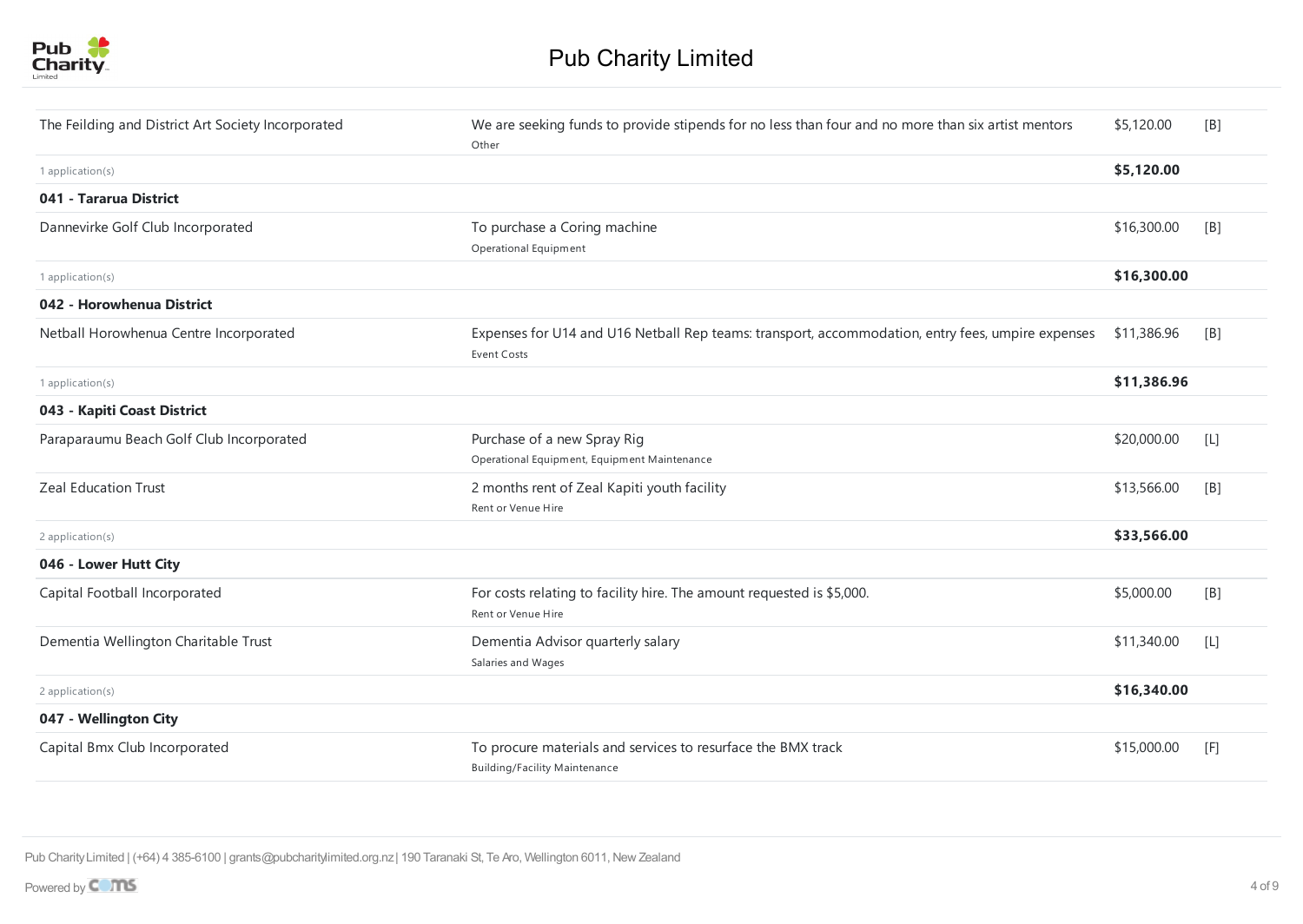

| Harbour City Gymsports Incorporated                  | Transport costs for Wellington Team athletes and team officials to attend the National champs<br>Transport               | \$18,208.70 | [B]              |
|------------------------------------------------------|--------------------------------------------------------------------------------------------------------------------------|-------------|------------------|
| Kidzstuff Theatre For Children Incorporated          | Funding assistance towards Show 2 2022<br><b>Event Costs</b>                                                             | \$3,600.00  | $[1]$            |
| Squash Wellington Districts Incorporated             | Coaching costs for Junior Development Squad<br>Misc. Operational Costs                                                   | \$5,000.00  | $[{\mathsf L}]$  |
| The Orpheus Choir of Wellington Incorporated         | Support toward venue hire fees for A German Requiem concert at Wellington's Michael Fowler Centre.<br><b>Event Costs</b> | \$900.00    | $[ \mathsf{L} ]$ |
| The Zimbelstern Foundation                           | Artist Fees: Sound the Trumpet 16th October 2022 (Andrew Weir / Stephen Mosa'ati)<br>Event Costs                         | \$500.00    | $[ \mathsf{L} ]$ |
| Wellington Municipal Croquet Club (Incorporated)     | Provision of a defibrillator for quick response to cariac arrest of anyone at the Club.<br>Operational Equipment         | \$1,000.00  | [F]              |
| Wellington Regional Sports Education Trust           | Legends plaques and installation for the 2022 Wellington Sport and Recreation Awards<br><b>Event Costs</b>               | \$1,368.00  | [B]              |
| Wellington Rugby Football Union Incorporated         | Purchasing of Match and Training Balls<br>Sports Equipment                                                               | \$15,000.00 | [B]              |
| 9 application(s)                                     |                                                                                                                          | \$60,576.70 |                  |
| 059 - Waimakariri District                           |                                                                                                                          |             |                  |
| Saracens Rugby Football Club Incorporated            | <b>Bus Travel</b><br>Transport                                                                                           | \$5,110.00  | [A]              |
| Standardbred Stable to Stirrup Charitable Trust      | 6 months grazing as per the terms of a Grazing License Agreement at \$160 per week<br>Rent or Venue Hire                 | \$3,840.00  | [A]              |
| Woodend Bowling Club Incorporated                    | Purchase Agri-chemicals for green maintenance<br><b>Building/Facility Maintenance</b>                                    | \$2,710.00  | [A]              |
| 3 application(s)                                     |                                                                                                                          | \$11,660.00 |                  |
| 060 - Christchurch City                              |                                                                                                                          |             |                  |
| Canterbury Volleyball Association (Cva) Incorporated | We are applying for the costs of gym hire and equipment for our Premier Volleyball League<br>Rent or Venue Hire          | \$11,738.00 | [L]              |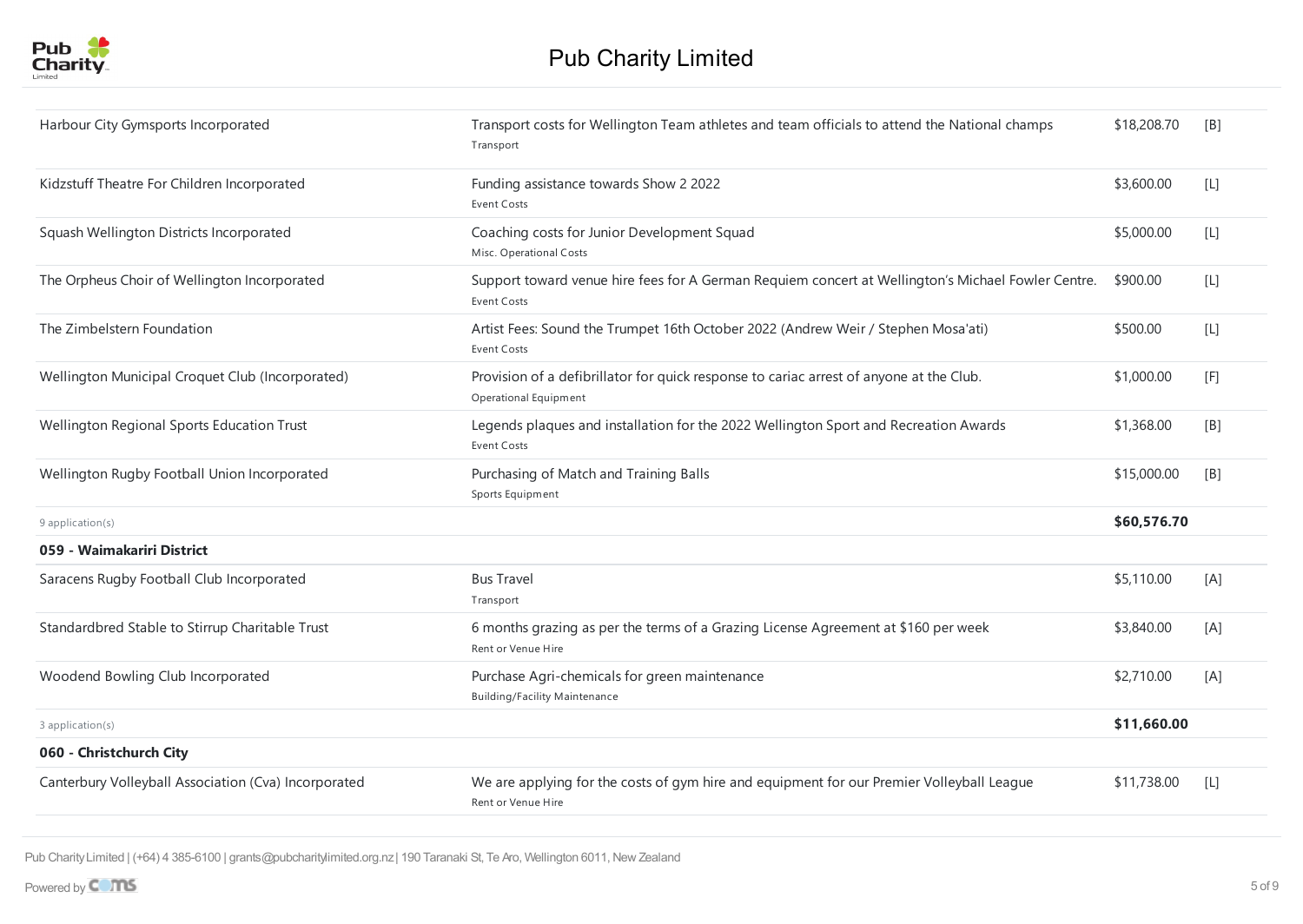

| Caspian Volleyball Club (Cvc) Incorporated | Attending CVA leagues<br>Rent or Venue Hire, Event Costs, Other                                                         | \$7,333.00  | [H]   |
|--------------------------------------------|-------------------------------------------------------------------------------------------------------------------------|-------------|-------|
| Elmwood Park Bowling Club Incorporated     | To contribute towards chemicals and fertilisers for ongoing maintenance of the bowling green<br>Misc. Operational Costs | \$3,000.00  | [G]   |
| Lincoln Badminton Club Incorporated        | The purpose of this funding will be to purchase Shuttles for the use of the club.<br>Sports Equipment                   | \$2,450.00  | [A]   |
| Styx Living Laboratory Trust               | Pūharakekenui Conservation Projects Coordinator Full-time(It was partially funded by PCL)<br>Salaries and Wages         | \$75,000.00 | $[1]$ |
| 5 application(s)                           |                                                                                                                         | \$99,521.00 |       |
| 064 - Timaru District                      |                                                                                                                         |             |       |
| Pleasant Point Cricket Club Incorporated   | To purchase cricket playing shirts for senior and junior teams for the 2022/23 season<br>Uniforms                       | \$8,290.35  | [A]   |
| Pleasant Point Golf Club Incorporated      | To up grade the existing Irrigation Control System including software, computer and interface<br>Operational Equipment  | \$44,243.00 | $[L]$ |
| 2 application(s)                           |                                                                                                                         | \$52,533.35 |       |
| 073 - Southland District                   |                                                                                                                         |             |       |
| Big Bay Awarua Conservation Trust Board    | Project Management and Operations Flights<br>Misc. Operational Costs                                                    | \$9,300.00  | [B]   |
| 1 application(s)                           |                                                                                                                         | \$9,300.00  |       |
| 076.01 - Auckland (Rodney Ward)            |                                                                                                                         |             |       |
| Debt Relief Foundation                     | We have a Debtfix website and wish to update it with the DRF information which will be extra pages<br>Other             | \$16,000.00 | [B]   |
| <b>Family Dispute Support Services</b>     | Funds required to pay 2 part time coaches/facilitators for 10 hours a week each<br>Salaries and Wages                   | \$6,500.00  | $[L]$ |
| The Ridgeview School Board of Trustees     | <b>ActiveVision screens</b><br>Operational Equipment                                                                    | \$20,000.00 | [A]   |
|                                            |                                                                                                                         |             |       |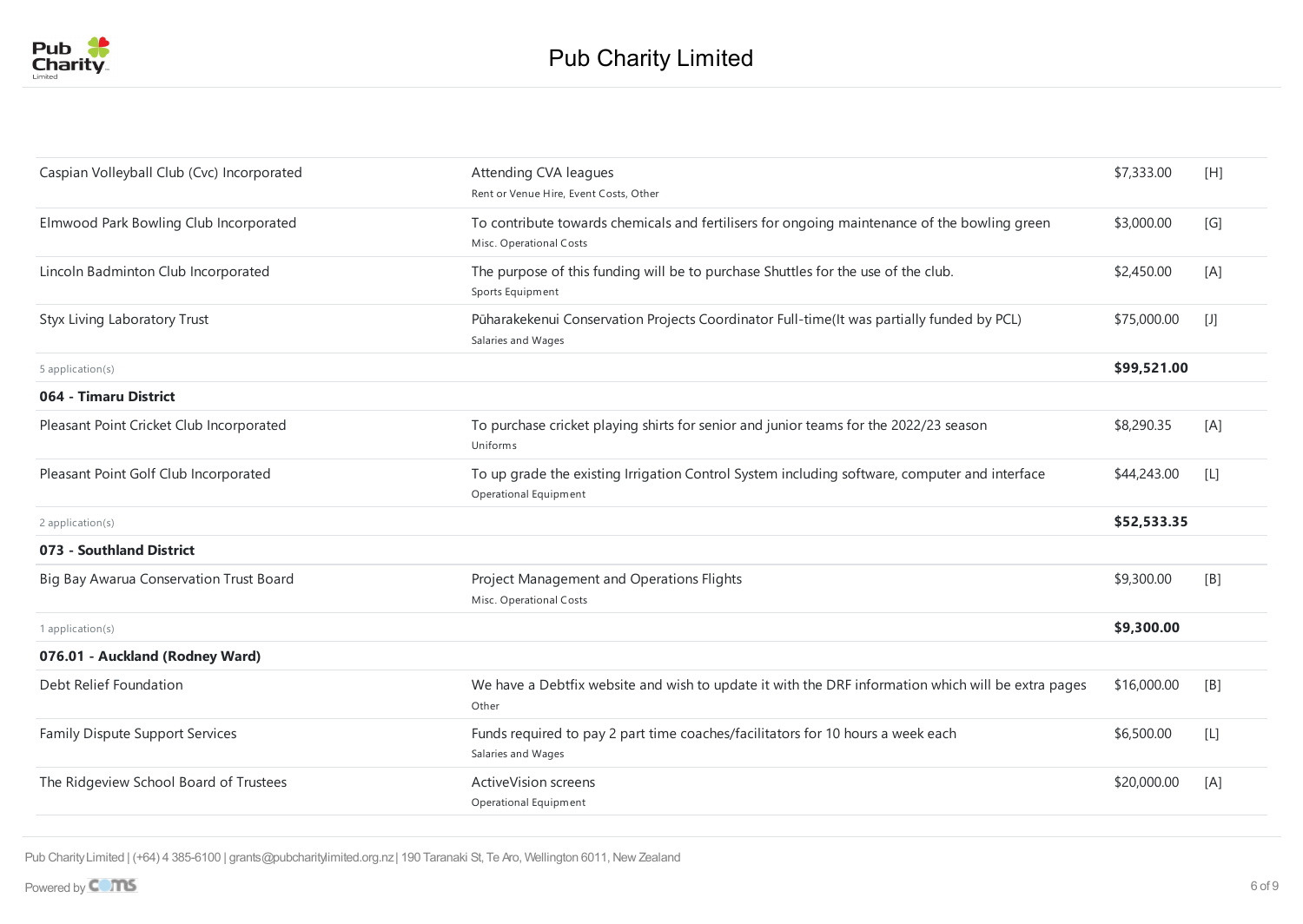

| The Upper Harbour Primary School Board of Trustees        | Shade Sail<br>Operational Equipment                                                                        | \$25,000.00 | [A] |
|-----------------------------------------------------------|------------------------------------------------------------------------------------------------------------|-------------|-----|
| 4 application(s)                                          |                                                                                                            | \$67,500.00 |     |
| 076.03 - Auckland (North Shore Ward)                      |                                                                                                            |             |     |
| North Harbour Basketball Association Incorporated         | Salaries for our Rodney Development Officer<br>Salaries and Wages                                          | \$30,000.00 | [B] |
| NZ Choral Federation - Auckland Region                    | To assist with the expenses of mounting The Big Sing Auckland Regional Festival 2022<br><b>Event Costs</b> | \$21,891.00 | [B] |
| 2 application(s)                                          |                                                                                                            | \$51,891.00 |     |
| 076.06 - Auckland (Whau Ward)                             |                                                                                                            |             |     |
| Amitabha Hospice Service Trust                            | <b>Salary For Operations Manager</b><br>Salaries and Wages                                                 | \$15,960.00 | [B] |
| Lynn-Avon United Association Football Club (Incorporated) | Update overused/well loved equipment<br>Sports Equipment                                                   | \$6,751.00  | [A] |
| 2 application(s)                                          |                                                                                                            | \$22,711.00 |     |
| 076.07 - Auckland (Albert-Eden-Roskill Ward)              |                                                                                                            |             |     |
| Auckland Basketball Services Limited                      | Key venue hire to grow participation and Glory League Maintenance<br>Rent or Venue Hire                    | \$45,826.95 | [B] |
| Auckland Normal Intermediate                              | We apply for funding towards sports uniforms<br>Uniforms                                                   | \$20,000.00 | [B] |
| Bhabna New Zealand Incorporated                           | We have designed our cultural festival based on a cultural blend of Bengali songs<br>Rent or Venue Hire    | \$7,883.00  | [B] |
| St Paul's College Board of Trustees                       | Interactive Panels for decile 2 school<br>Operational Equipment                                            | \$25,982.00 | [B] |
| 4 application(s)                                          |                                                                                                            | \$99,691.95 |     |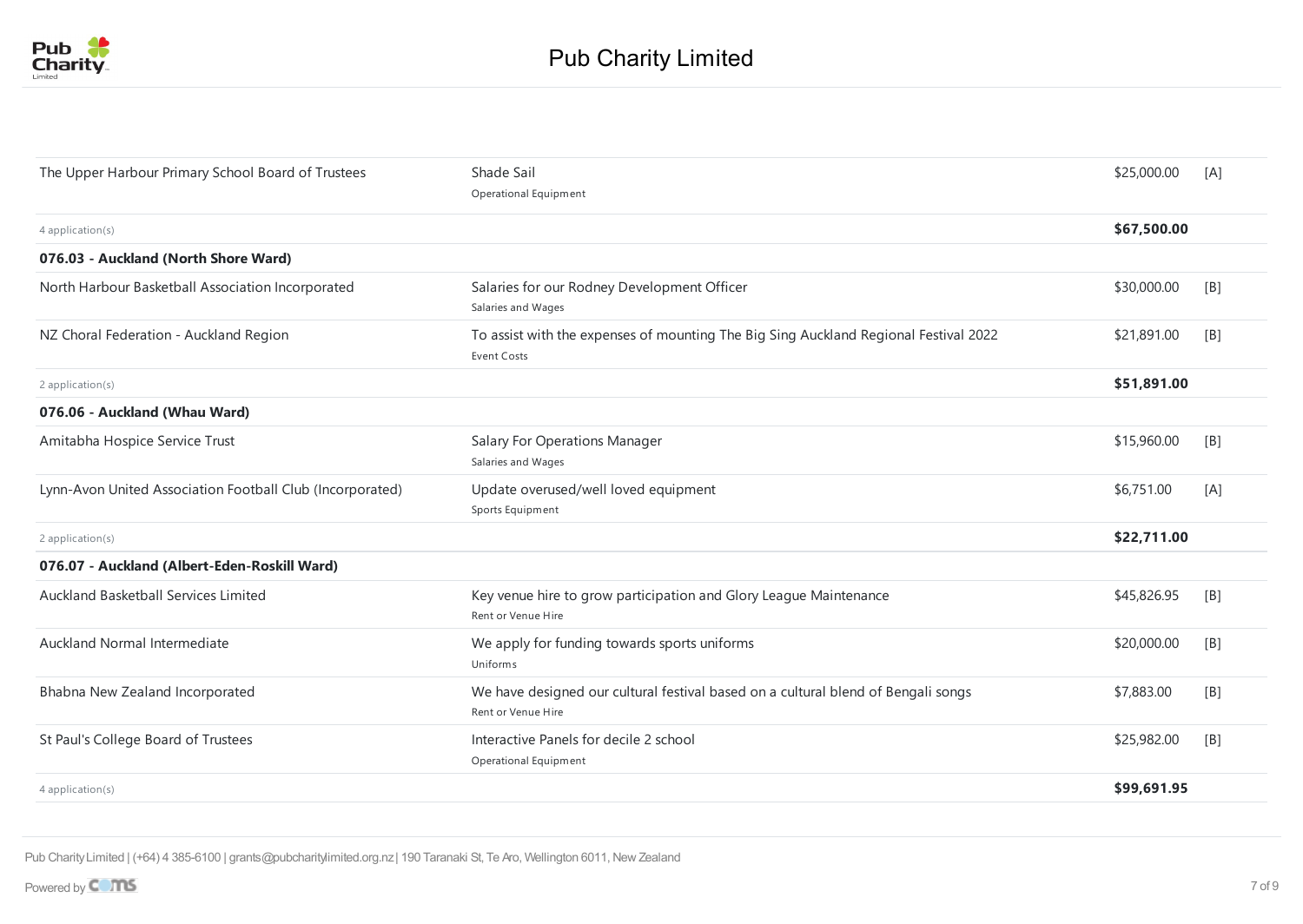

| 076.08 - Auckland (Orakei Ward)                                       |                                                                                                                               |             |                  |
|-----------------------------------------------------------------------|-------------------------------------------------------------------------------------------------------------------------------|-------------|------------------|
| Gladstone Tennis Club Incorporated                                    | The purpose of this grant is for the purchase of 3,024 tennis balls for use by the Club and Public.<br>Sports Equipment       | \$8,694.00  | [A]              |
| Tamaki Yacht Club Incorporated                                        | To purchase a new 4.3 Metre Safety / Patrol Boat<br>Sports Equipment                                                          | \$23,000.00 | [B]              |
| 2 application(s)                                                      |                                                                                                                               | \$31,694.00 |                  |
| 076.09 - Auckland (Maungakiekie-Tamaki Ward)                          |                                                                                                                               |             |                  |
| The Sommerville School Board of Trustees                              | Interactive Panels for a Special Needs School<br>Operational Equipment                                                        | \$25,000.00 | [A]              |
| 1 application(s)                                                      |                                                                                                                               | \$25,000.00 |                  |
| 076.10 - Auckland (Howick Ward)                                       |                                                                                                                               |             |                  |
| Sikh Sangat NZ Trust                                                  | We are applying for a 20 Tray combo oven for Auckland branch to feed the community and needy.<br><b>Operational Equipment</b> | \$39,991.90 | $[ \mathsf{L} ]$ |
| Sunnyhills Primary School                                             | To contribute to a COLA - a Covered Outdoor Learning Area<br>Other                                                            | \$35,000.00 | [B]              |
| The Shelly Park School Board of Trustees                              | Junior Playground to replace our unsafe one<br>Operational Equipment                                                          | \$25,000.00 | [B]              |
| 3 application(s)                                                      |                                                                                                                               | \$99,991.90 |                  |
| 999 - National                                                        |                                                                                                                               |             |                  |
| Canteen Aotearoa Incorporated                                         | Towards salaries of key staff<br>Salaries and Wages                                                                           | \$50,000.00 | [B]              |
| Immune Deficiencies Foundation of New Zealand (Idfnz)<br>Incorporated | Design and Print costs for patient information publications.<br>Misc. Operational Costs                                       | \$13,390.00 | [B]              |
| The Splashsave Foundation                                             | Provide every child the opportunity to learn to swim through the education of parents and whānau<br>Other                     | \$14,300.00 | [N]              |
| 3 application(s)                                                      |                                                                                                                               | \$77,690.00 |                  |

## **Reasons for partial or declined funding**